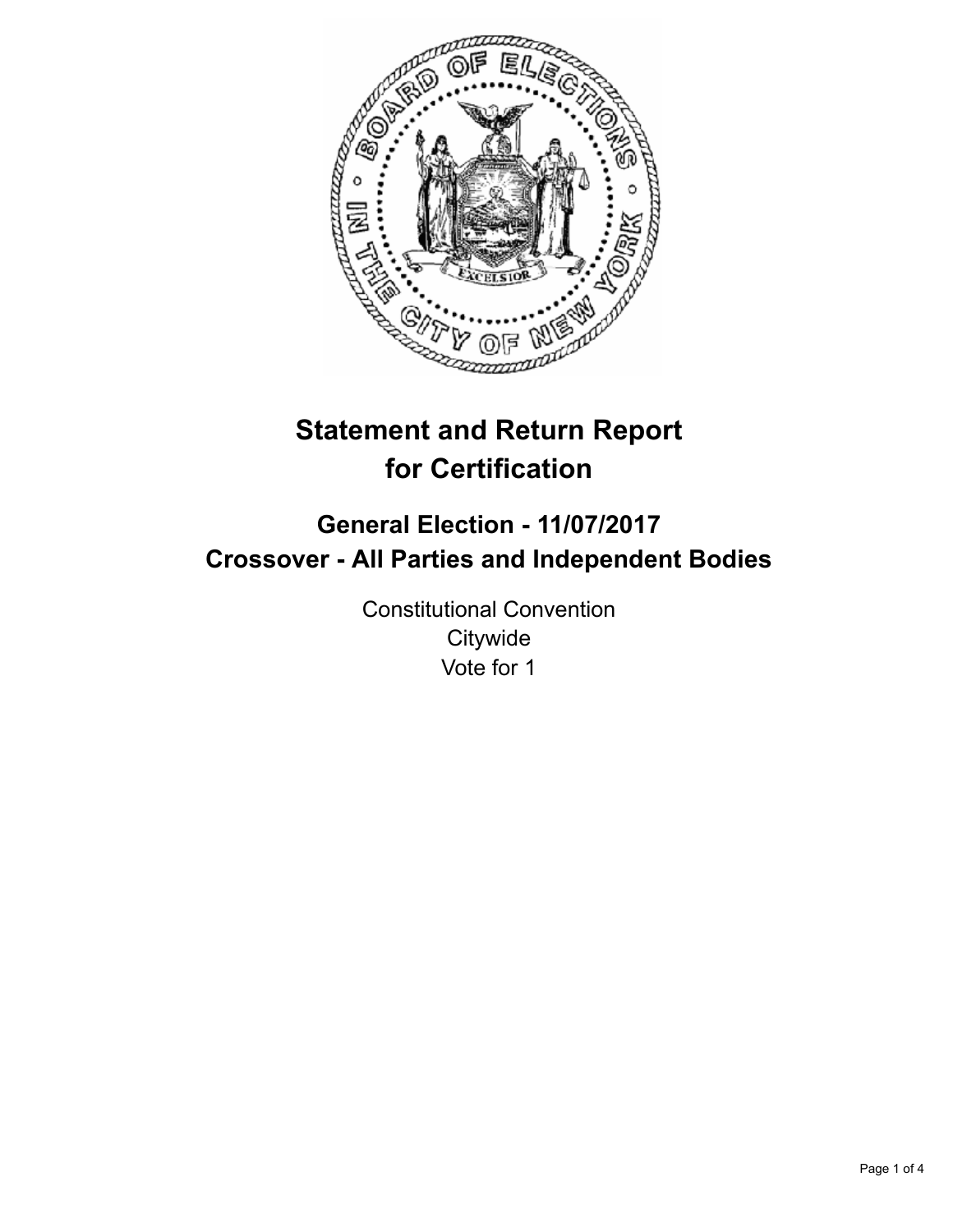

## **New York County**

| <b>PUBLIC COUNTER</b>                                    | 261,041 |
|----------------------------------------------------------|---------|
| <b>MANUALLY COUNTED EMERGENCY</b>                        |         |
| ABSENTEE / MILITARY                                      | 7,710   |
| <b>AFFIDAVIT</b>                                         | 3,327   |
| <b>Total Ballots</b>                                     | 272,079 |
| Less - Inapplicable Federal/Special Presidential Ballots |         |
| <b>Total Applicable Ballots</b>                          | 272,079 |
| <b>YES</b>                                               | 66,497  |
| <b>NO</b>                                                | 175,691 |
| <b>Total Votes</b>                                       | 242,188 |
| Unrecorded                                               | 29.891  |

### **Bronx County**

| <b>PUBLIC COUNTER</b>                                    | 143,567 |
|----------------------------------------------------------|---------|
| MANUALLY COUNTED EMERGENCY                               | 0       |
| ABSENTEE / MILITARY                                      | 4,234   |
| AFFIDAVIT                                                | 1,916   |
| <b>Total Ballots</b>                                     | 149,717 |
| Less - Inapplicable Federal/Special Presidential Ballots | 0       |
| <b>Total Applicable Ballots</b>                          | 149,717 |
| <b>YES</b>                                               | 27,540  |
| <b>NO</b>                                                | 102,615 |
| <b>Total Votes</b>                                       | 130,155 |
| Unrecorded                                               | 19,562  |

## **Kings County**

| <b>PUBLIC COUNTER</b>                                    | 347,550 |
|----------------------------------------------------------|---------|
| <b>MANUALLY COUNTED EMERGENCY</b>                        | 95      |
| <b>ABSENTEE / MILITARY</b>                               | 6,267   |
| <b>AFFIDAVIT</b>                                         | 4,173   |
| <b>Total Ballots</b>                                     | 358,085 |
| Less - Inapplicable Federal/Special Presidential Ballots | 0       |
| <b>Total Applicable Ballots</b>                          | 358,085 |
| <b>YES</b>                                               | 66,807  |
| NO.                                                      | 247,821 |
| <b>Total Votes</b>                                       | 314,628 |
| Unrecorded                                               | 43.457  |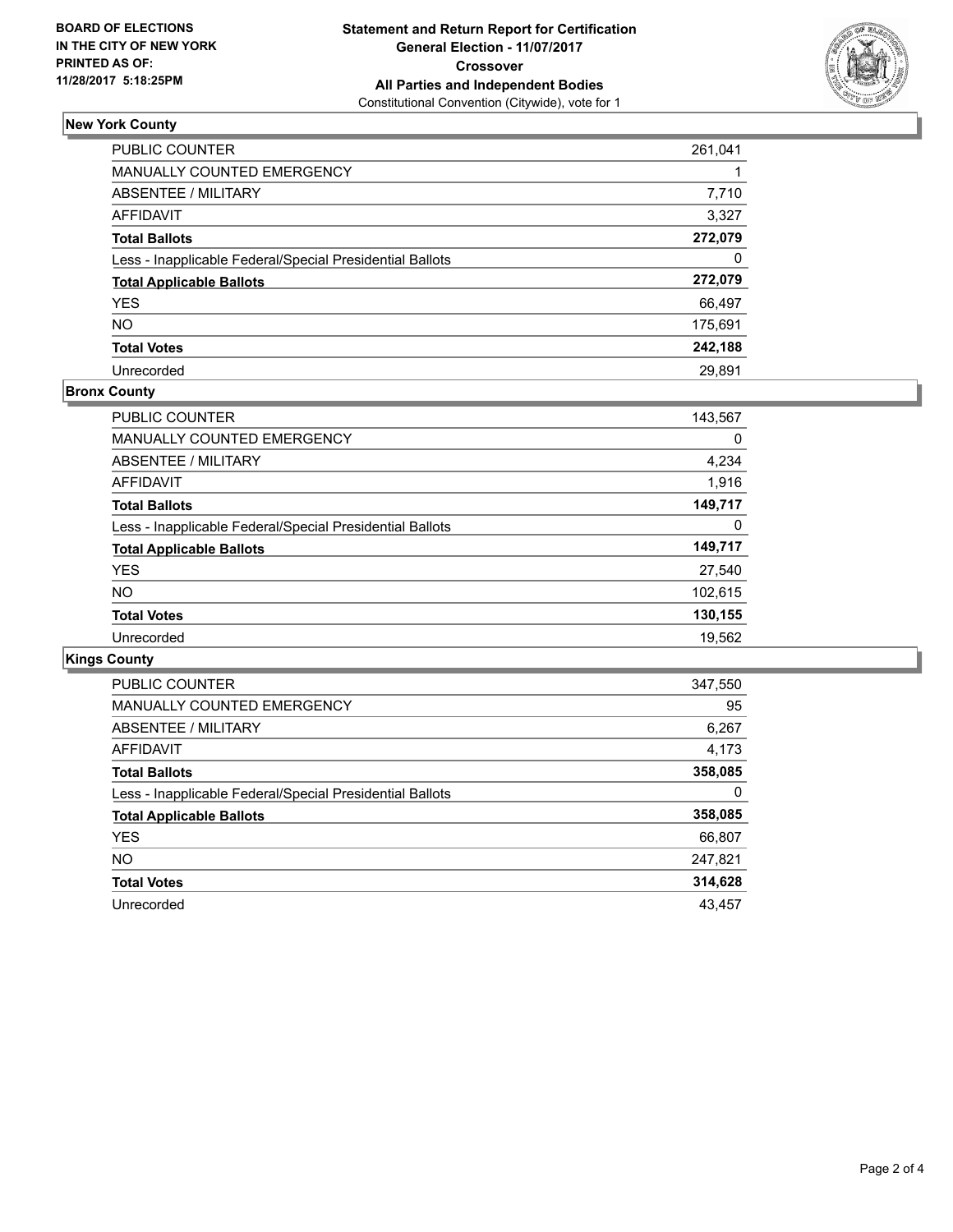

## **Queens County**

| PUBLIC COUNTER                                           | 275,543 |
|----------------------------------------------------------|---------|
| <b>MANUALLY COUNTED EMERGENCY</b>                        | 16      |
| ABSENTEE / MILITARY                                      | 7,864   |
| AFFIDAVIT                                                | 2,707   |
| <b>Total Ballots</b>                                     | 286,130 |
| Less - Inapplicable Federal/Special Presidential Ballots | 0       |
| <b>Total Applicable Ballots</b>                          | 286,130 |
| <b>YES</b>                                               | 53,194  |
| NO.                                                      | 204,326 |
| <b>Total Votes</b>                                       | 257,520 |
| Unrecorded                                               | 28.610  |

## **Richmond County**

| <b>PUBLIC COUNTER</b>                                    | 95,572  |
|----------------------------------------------------------|---------|
| <b>MANUALLY COUNTED EMERGENCY</b>                        | 0       |
| ABSENTEE / MILITARY                                      | 3,852   |
| AFFIDAVIT                                                | 878     |
| <b>Total Ballots</b>                                     | 100,302 |
| Less - Inapplicable Federal/Special Presidential Ballots | 0       |
| <b>Total Applicable Ballots</b>                          | 100,302 |
| <b>YES</b>                                               | 10,881  |
| NO.                                                      | 84,681  |
| <b>Total Votes</b>                                       | 95,562  |
|                                                          |         |